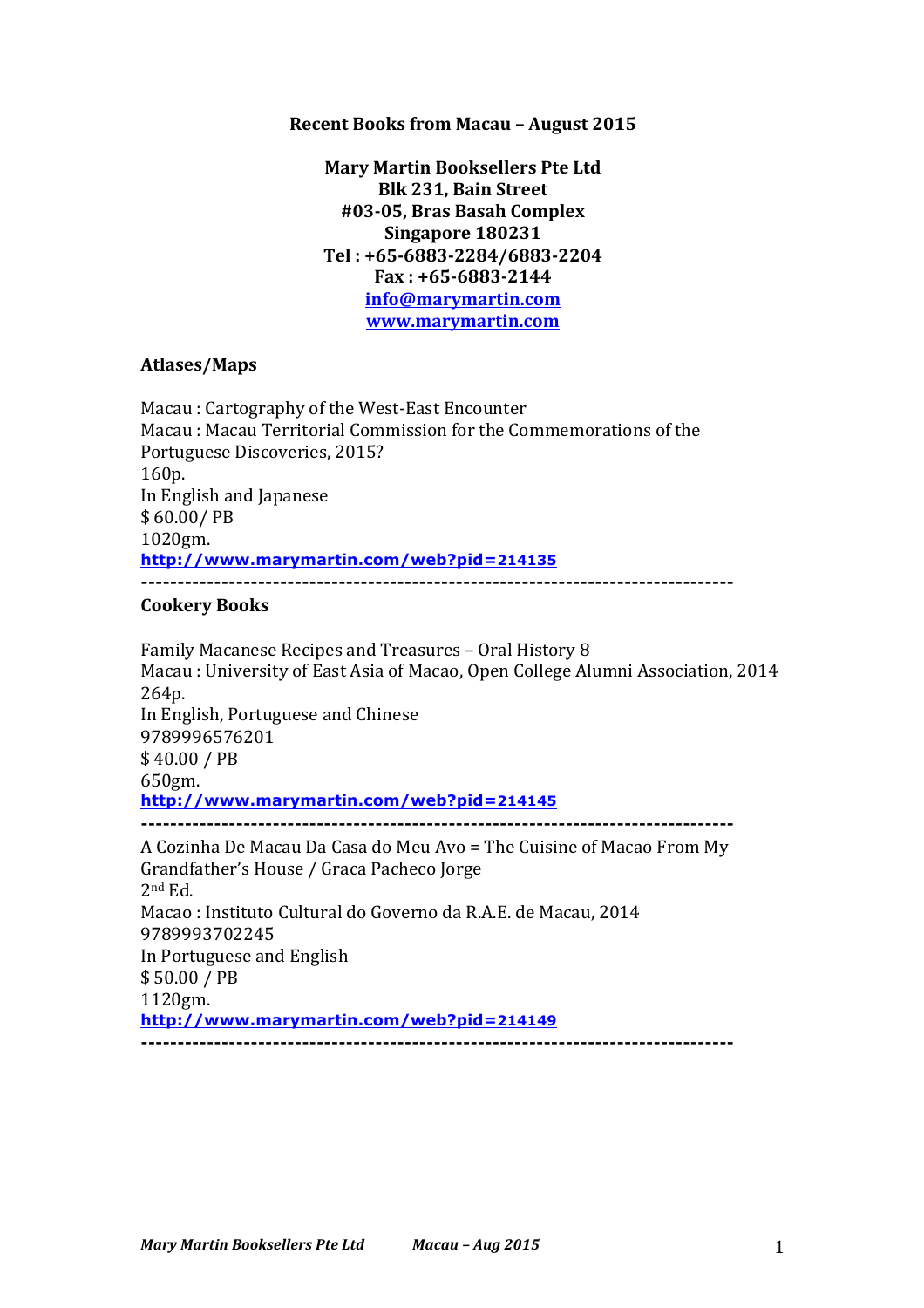Saboroso – Cozinha Portuguesa e Macaense em Macau = Saboroso : Portuguese and Macanese Cuisines in Macau / Nuni Mendonca (Text); Carmo Correia (Photographs) Macau : PraiaGrande Edicoes Lda, 2015 196p. 9789996577321 \$ 40.00 / PB 965gm. **http://www.marymartin.com/web?pid=214152 ---------------------------------------------------------------------------------**

#### **Economics/Development Studies**

Delta Do Rio Das Perolas : Shenzhen : Uma Cidade para todas es estacoes / Thomas Chan e Louise do Rosario Macau: MacauLink, 2013 71p. 9789996595509? In Portuguese \$ 19.50 / PB 280gm. **http://www.marymartin.com/web?pid=214156 ---------------------------------------------------------------------------------**

Delta do Rio Das Perolas : Zhuhai – A Cidade-Jardim do Delta do Rio das Perolas / Thomas Chan e Louise do Rosario Macau: MacauLink, 2014 67p. 9789996595509? In Portuguese \$ 19.50 / PB 270gm. **http://www.marymartin.com/web?pid=214160 --------------------------------------------------------------------------------** Delta do Rio Das Perolas : Dongguan : Uma Nova Fase de Crescimento / Thomas Chan e Louise do Rosario Macau: MacauLink, 2013 71p.

9789996595509? In Portuguese \$ 19.50 / PB 280gm. **http://www.marymartin.com/web?pid=214169**

**--------------------------------------------------------------------------------**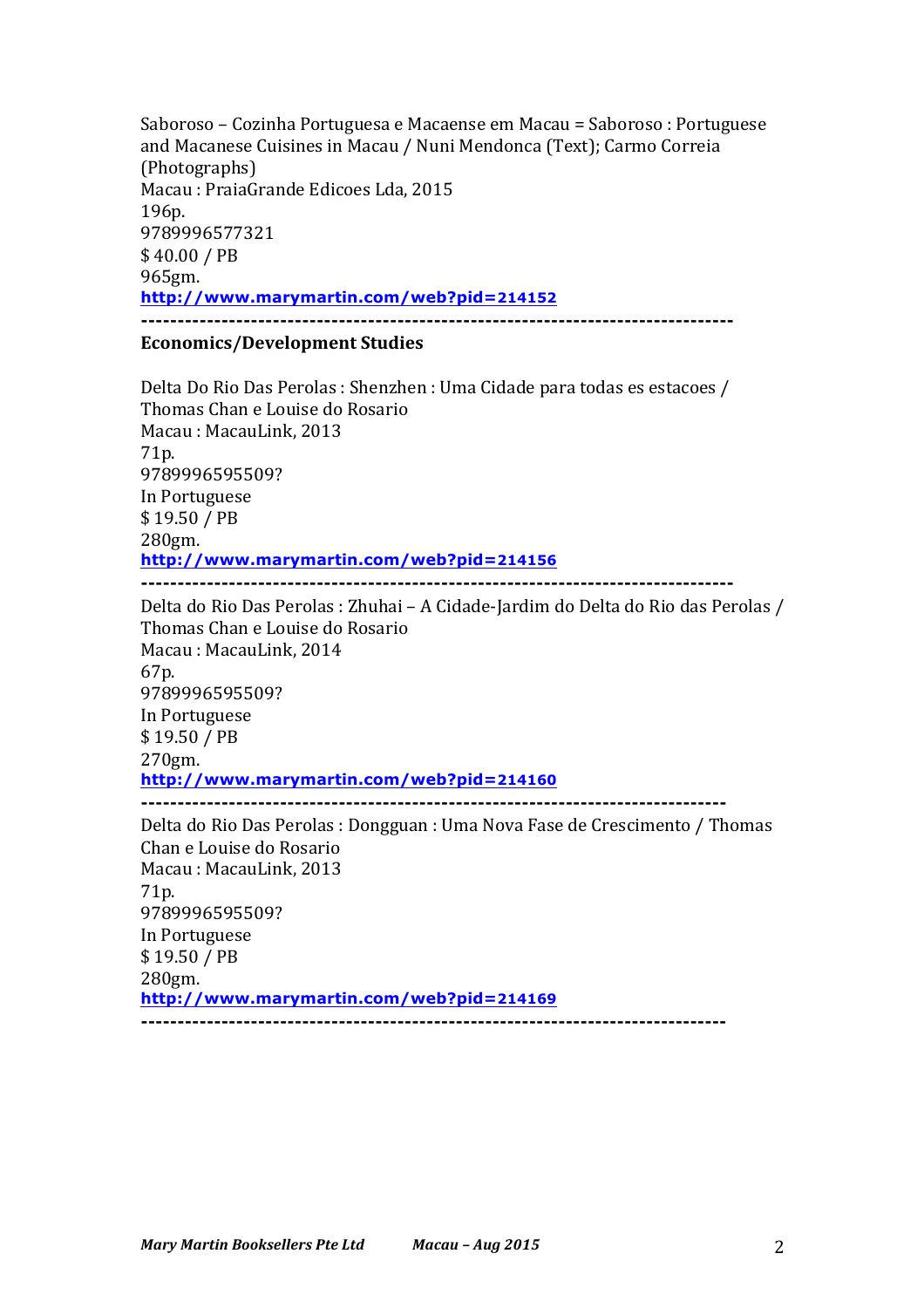Delta do Rio Das Perolas : A Historia notavel do Delta / Thomas Chan e Louise do Rosario Macau: MacauLink, 2012 95p. 9789996595509? In Portuguese \$ 19.50 / PB 365gm. **http://www.marymartin.com/web?pid=214175 --------------------------------------------------------------------------------**

Delta do Rio Das Perolas : Zhongshan, Uma Cidade de Empresarios / Thomas Chan e Louise do Rosario Macau: MacauLink, 2014 66p. 9789996595509? In Portuguese \$ 19.50 / PB 280gm. **http://www.marymartin.com/web?pid=214195 --------------------------------------------------------------------------------**

Delta do Rio Das Perolas : Cantao : O renascer de uma metropole / Thomas Chan e Louise do Rosario Macau: MacauLink, 2013 95p. 9789996595509? In Portuguese \$ 19.50 / PB 365gm. **http://www.marymartin.com/web?pid=214220 --------------------------------------------------------------------------------**

#### **History**

The Jewish Diaspora and the Perez Family Case in China, Japan, The Philippines and the Americas  $(16<sup>th</sup> Century) / Lucio de Sousa; Tr. Joseph Abraham Levi$ Macau: Fundacao Macau, 2015 266p. 9789993711643 \$ 35.00 / PB 545gm. **http://www.marymartin.com/web?pid=214223 --------------------------------------------------------------------------------**

Diaspora Macanese : Macau, Hong Kong, Xangai (1850-1952) / Alfredo Gomes Dias Lisboa/Macau : Centro Cientifico e Cultural de Macau and Fundacao Macau, 2014 479p.; Included 1 Map In Portuguese 9789728586393 \$ 45.00 / PB 790gm.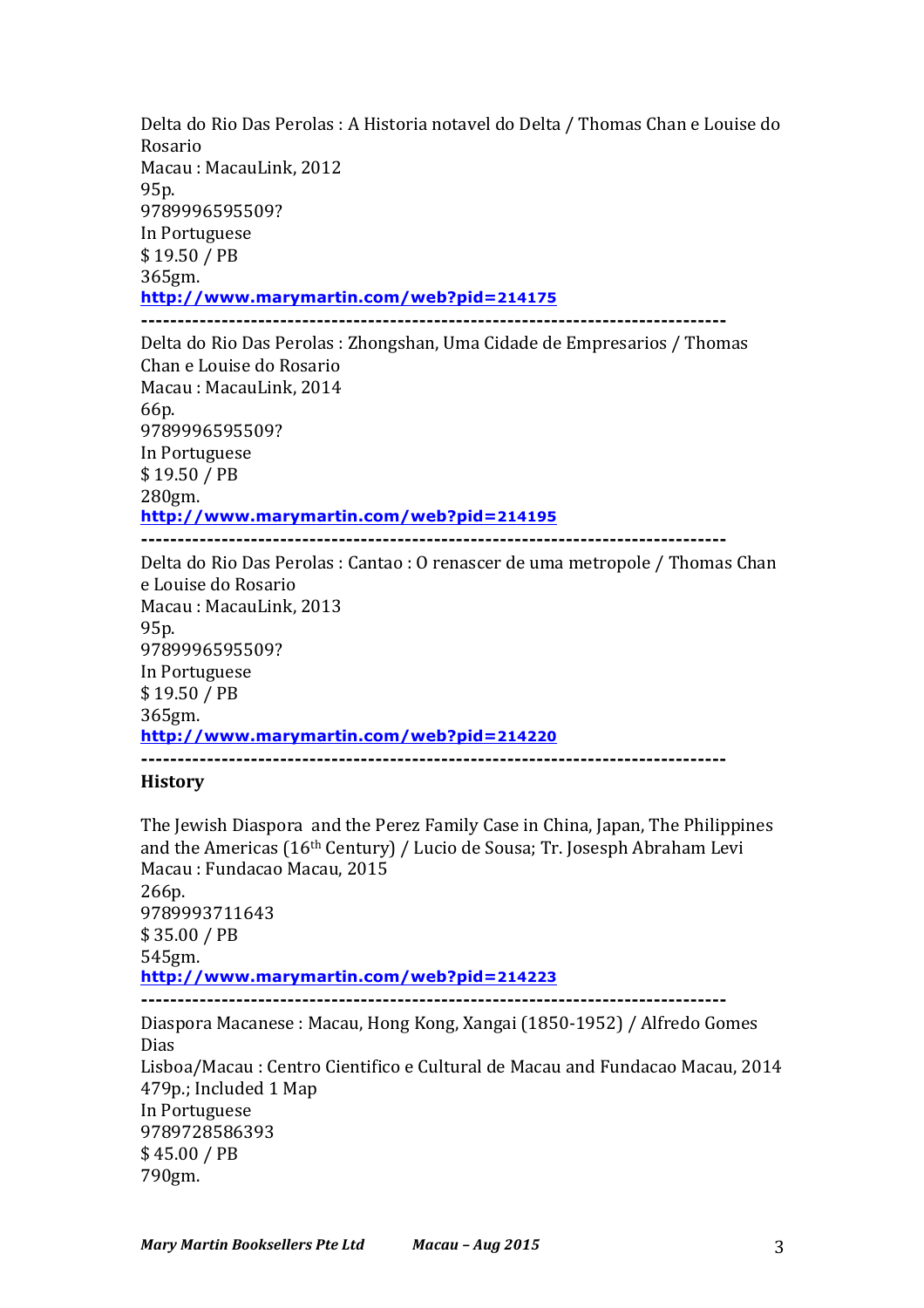#### **http://www.marymartin.com/web?pid=214224 --------------------------------------------------------------------------------**

China na Grande Guerra : A Conquista da Nova Identidade Internacional / Luic Cunha Lisboa/Macau : Instituto Internacional de Macau, 2014 231p. 9789899814660 \$ 60.00 / PB 420gm. **http://www.marymartin.com/web?pid=214226 --------------------------------------------------------------------------------**

Macao and the Making of Early Sino-American Relations 1784-1844 / Sibing He Macao : Cultural Affairs Bureau of the Macao S.A.R. Government, 2015 vi. 306<sub>p</sub>. 9789993702399 \$ 30.00 / PB 590gm. **http://www.marymartin.com/web?pid=214228**

**--------------------------------------------------------------------------------**

Macau No Primeiro Quartel de Oitocentos : Influencia e Poder do Ouvidor Arriaga / Jorge de Abreu Arrimar Macau : Instituto Cultural do Governo da R.A.E. de Macau, 2014  $2v$ 9789993701958 \$ 100.00 / PB 1580gm. **http://www.marymartin.com/web?pid=214230 --------------------------------------------------------------------------------**

The Macanese : A Legacy of Portugal in China / Frederic "Jim" Silva Macau : Instituto Internacional de Macau, 2012 22p. 9789993745600 MOSAICO Vol. XXIV \$ 10.00 / PB 60gm. **http://www.marymartin.com/web?pid=214231 --------------------------------------------------------------------------------**

Macao's Water Wells and Water Sources - Oral History 7 Macao: Associacao de Historia de Macau, 2012 174p. 9789993798378 \$ 30.00 / PB 305gm. **http://www.marymartin.com/web?pid=214232 --------------------------------------------------------------------------------**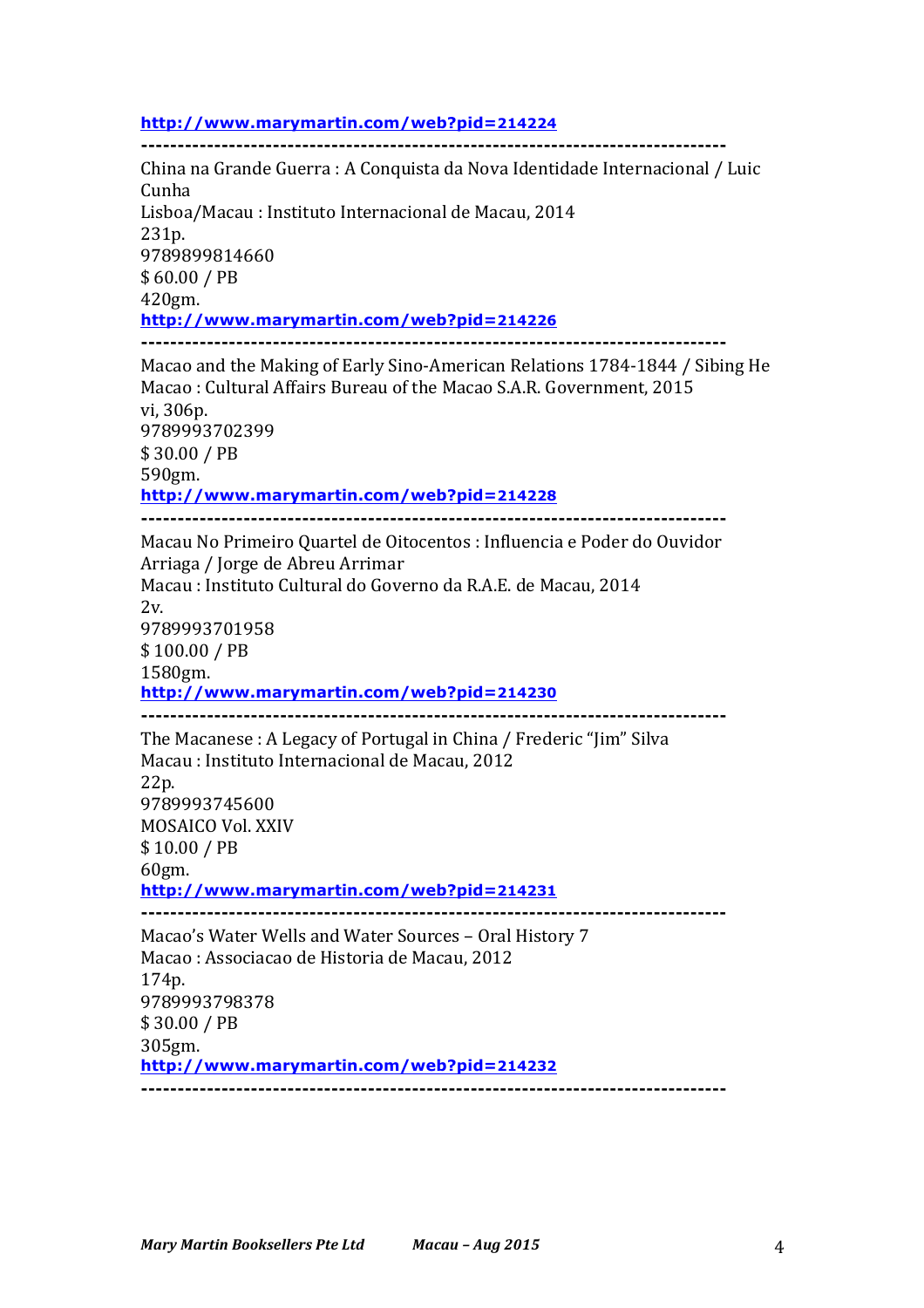The Historic Centre of Macao / Ung Vai Meng Macao : Cultural Affairs Bureau of the Government of Macao S.A.R., 2015 175p. In Chinese and English 9789993702474 \$ 35.00 / PB 645gm. **http://www.marymartin.com/web?pid=214234 --------------------------------------------------------------------------------**

**Literature**

Massage and the Writer / Isham Cook USA : Magic Theater Books, 2014 iv, 198p. 9780988744578 \$ 29.50 / PB 300gm. **http://www.marymartin.com/web?pid=214235**

**--------------------------------------------------------------------------------**

Rule of Three : Short Stories and other Writings Macao: The Script Road - Macau Literary Festival, 2015 240p. 9789996577314 \$ 32.00 / PB 375gm. **http://www.marymartin.com/web?pid=214236 --------------------------------------------------------------------------------**

Navegar Ou Cantar = To Sail or Sing : The Poetry Collection of the  $2<sup>nd</sup>$  Dialogue between Chinese and Lusophone Poets / (Ed) Yao Feng Macau : International Institute of Macau, 2013 100p. \$ 19.50 / PB 215gm. **http://www.marymartin.com/web?pid=214237 --------------------------------------------------------------------------------**

### **Official Publications**

External Merchandise Trade Statistics 2014 [Macao] Macao: Statistics and Census Service, Government of Macao, 2015 83p. \$ 40.00 / PB 245gm. **http://www.marymartin.com/web?pid=214238 --------------------------------------------------------------------------------**